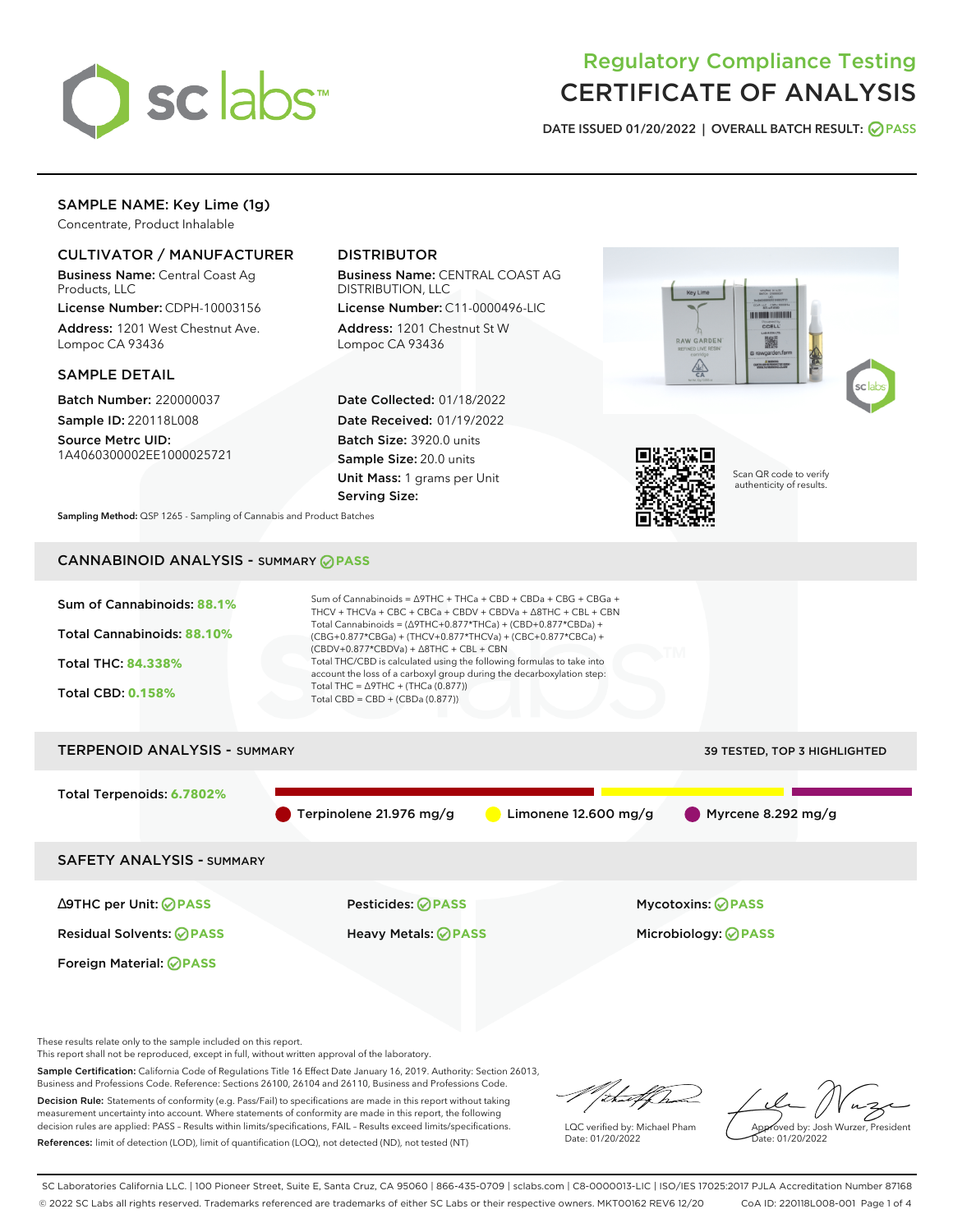

Terpene analysis utilizing gas chromatography-flame ionization detection (GC-



**KEY LIME (1G) | DATE ISSUED 01/20/2022 | OVERALL BATCH RESULT: PASS**

FID). **Method:** QSP 1192 - Analysis of Terpenoids by GC-FID

**TERPENOID TEST RESULTS** - 01/20/2022

#### **CANNABINOID TEST RESULTS** - 01/19/2022 **PASS**

Tested by high-performance liquid chromatography with diode-array detection (HPLC-DAD). **Method:** QSP 1157 - Analysis of Cannabinoids by HPLC-DAD

#### TOTAL CANNABINOIDS: **88.10%**

Total Cannabinoids (Total THC) + (Total CBD) + (Total CBG) + (Total THCV) + (Total CBC) + (Total CBDV) + ∆8THC + CBL + CBN

TOTAL THC: **84.338%** Total THC (∆9THC+0.877\*THCa)

TOTAL CBD: **0.158%**

Total CBD (CBD+0.877\*CBDa)

TOTAL CBG: 2.459% Total CBG (CBG+0.877\*CBGa)

TOTAL THCV: 0.75% Total THCV (THCV+0.877\*THCVa)

TOTAL CBC: ND Total CBC (CBC+0.877\*CBCa)

TOTAL CBDV: ND Total CBDV (CBDV+0.877\*CBDVa)

| <b>COMPOUND</b>  | LOD/LOQ<br>(mg/g)          | <b>MEASUREMENT</b><br><b>UNCERTAINTY</b><br>(mg/g) | <b>RESULT</b><br>(mg/g) | <b>RESULT</b><br>(%) |
|------------------|----------------------------|----------------------------------------------------|-------------------------|----------------------|
| <b>A9THC</b>     | 0.06 / 0.26                | ±29.012                                            | 843.38                  | 84.338               |
| <b>CBG</b>       | 0.06/0.19                  | ±0.969                                             | 24.59                   | 2.459                |
| <b>THCV</b>      | 0.1 / 0.2                  | $\pm 0.37$                                         | 7.5                     | 0.75                 |
| $\triangle$ 8THC | 0.1/0.4                    | ±0.16                                              | 2.0                     | 0.20                 |
| <b>CBN</b>       | 0.1 / 0.3                  | ±0.13                                              | 2.0                     | 0.20                 |
| <b>CBD</b>       | 0.07/0.29                  | ±0.073                                             | 1.58                    | 0.158                |
| <b>THCa</b>      | 0.05/0.14                  | N/A                                                | <b>ND</b>               | <b>ND</b>            |
| <b>THCVa</b>     | 0.07/0.20                  | N/A                                                | <b>ND</b>               | <b>ND</b>            |
| <b>CBDa</b>      | 0.02/0.19                  | N/A                                                | <b>ND</b>               | <b>ND</b>            |
| <b>CBDV</b>      | 0.04/0.15                  | N/A                                                | <b>ND</b>               | <b>ND</b>            |
| <b>CBDVa</b>     | 0.03/0.53                  | N/A                                                | <b>ND</b>               | <b>ND</b>            |
| <b>CBGa</b>      | 0.1/0.2                    | N/A                                                | <b>ND</b>               | <b>ND</b>            |
| <b>CBL</b>       | 0.06 / 0.24                | N/A                                                | <b>ND</b>               | <b>ND</b>            |
| <b>CBC</b>       | 0.2 / 0.5                  | N/A                                                | <b>ND</b>               | <b>ND</b>            |
| <b>CBCa</b>      | 0.07 / 0.28                | N/A                                                | <b>ND</b>               | <b>ND</b>            |
|                  | <b>SUM OF CANNABINOIDS</b> |                                                    | 881.0 mg/g              | 88.1%                |

#### **UNIT MASS: 1 grams per Unit**

| ∆9THC per Unit                         | 1100 per-package limit | 843.38 mg/unit | <b>PASS</b> |
|----------------------------------------|------------------------|----------------|-------------|
| <b>Total THC per Unit</b>              |                        | 843.38 mg/unit |             |
| <b>CBD per Unit</b>                    |                        | $1.58$ mg/unit |             |
| <b>Total CBD per Unit</b>              |                        | $1.58$ mg/unit |             |
| <b>Sum of Cannabinoids</b><br>per Unit |                        | 881.0 mg/unit  |             |
| <b>Total Cannabinoids</b><br>per Unit  |                        | 881.0 mg/unit  |             |

| <b>COMPOUND</b>           | LOD/LOQ<br>(mg/g) | <b>MEASUREMENT</b><br><b>UNCERTAINTY</b><br>(mg/g) | <b>RESULT</b><br>(mg/g)                         | <b>RESULT</b><br>$(\%)$ |
|---------------------------|-------------------|----------------------------------------------------|-------------------------------------------------|-------------------------|
| Terpinolene               | 0.008 / 0.026     | ±0.4505                                            | 21.976                                          | 2.1976                  |
| Limonene                  | 0.005 / 0.016     | ±0.1802                                            | 12.600                                          | 1.2600                  |
| <b>Myrcene</b>            | 0.008 / 0.025     | ±0.1070                                            | 8.292                                           | 0.8292                  |
| $\alpha$ Pinene           | 0.005 / 0.017     | ±0.0499                                            | 5.798                                           | 0.5798                  |
| $\beta$ Caryophyllene     | 0.004 / 0.012     | ±0.1607                                            | 4.514                                           | 0.4514                  |
| Ocimene                   | 0.011 / 0.038     | ±0.1403                                            | 4.370                                           | 0.4370                  |
| $\beta$ Pinene            | 0.004 / 0.014     | ±0.0499                                            | 4.336                                           | 0.4336                  |
| $\alpha$ Humulene         | 0.009 / 0.029     | ±0.0353                                            | 1.099                                           | 0.1099                  |
| $\alpha$ Phellandrene     | 0.006 / 0.020     | ±0.0111                                            | 0.813                                           | 0.0813                  |
| $\alpha$ Terpinene        | 0.005 / 0.017     | ±0.0096                                            | 0.647                                           | 0.0647                  |
| 3 Carene                  | 0.005 / 0.018     | ±0.0084                                            | 0.589                                           | 0.0589                  |
| Fenchol                   | 0.010 / 0.034     | ±0.0220                                            | 0.568                                           | 0.0568                  |
| Linalool                  | 0.009 / 0.032     | ±0.0203                                            | 0.533                                           | 0.0533                  |
| $\gamma$ Terpinene        | 0.006 / 0.018     | ±0.0075                                            | 0.433                                           | 0.0433                  |
| Terpineol                 | 0.016 / 0.055     | ±0.0256                                            | 0.417                                           | 0.0417                  |
| Camphene                  | 0.005 / 0.015     | ±0.0032                                            | 0.279                                           | 0.0279                  |
| trans- $\beta$ -Farnesene | 0.008 / 0.025     | ±0.0052                                            | 0.146                                           | 0.0146                  |
| <b>Borneol</b>            | 0.005 / 0.016     | ±0.0055                                            | 0.130                                           | 0.0130                  |
| Fenchone                  | 0.009 / 0.028     | ±0.0025                                            | 0.085                                           | 0.0085                  |
| p-Cymene                  | 0.005 / 0.016     | ±0.0018                                            | 0.068                                           | 0.0068                  |
| Sabinene Hydrate          | 0.006 / 0.022     | ±0.0016                                            | 0.042                                           | 0.0042                  |
| Sabinene                  | 0.004 / 0.014     | ±0.0005                                            | 0.039                                           | 0.0039                  |
| $\alpha$ Bisabolol        | 0.008 / 0.026     | ±0.0015                                            | 0.028                                           | 0.0028                  |
| Valencene                 | 0.009 / 0.030     | N/A                                                | <loq< th=""><th><loq< th=""></loq<></th></loq<> | <loq< th=""></loq<>     |
| Caryophyllene<br>Oxide    | 0.010 / 0.033     | N/A                                                | <loq< th=""><th><loq< th=""></loq<></th></loq<> | <loq< th=""></loq<>     |
| Guaiol                    | 0.009 / 0.030     | N/A                                                | <loq< th=""><th><loq< th=""></loq<></th></loq<> | <loq< th=""></loq<>     |
| Eucalyptol                | 0.006 / 0.018     | N/A                                                | <b>ND</b>                                       | <b>ND</b>               |
| (-)-Isopulegol            | 0.005 / 0.016     | N/A                                                | <b>ND</b>                                       | <b>ND</b>               |
| Camphor                   | 0.006 / 0.019     | N/A                                                | ND                                              | <b>ND</b>               |
| Isoborneol                | 0.004 / 0.012     | N/A                                                | ND                                              | ND                      |
| Menthol                   | 0.008 / 0.025     | N/A                                                | ND                                              | ND                      |
| Nerol                     | 0.003 / 0.011     | N/A                                                | ND                                              | <b>ND</b>               |
| Citronellol               | 0.003 / 0.010     | N/A                                                | ND                                              | <b>ND</b>               |
| R-(+)-Pulegone            | 0.003 / 0.011     | N/A                                                | ND                                              | <b>ND</b>               |
| Geraniol                  | 0.002 / 0.007     | N/A                                                | ND                                              | ND                      |
| <b>Geranyl Acetate</b>    | 0.004 / 0.014     | N/A                                                | ND                                              | ND                      |
| $\alpha$ Cedrene          | 0.005 / 0.016     | N/A                                                | ND                                              | <b>ND</b>               |
| Nerolidol                 | 0.009 / 0.028     | N/A                                                | ND                                              | ND                      |
| Cedrol                    | 0.008 / 0.027     | N/A                                                | ND                                              | <b>ND</b>               |
| <b>TOTAL TERPENOIDS</b>   |                   |                                                    | 67.802 mg/g                                     | 6.7802%                 |

SC Laboratories California LLC. | 100 Pioneer Street, Suite E, Santa Cruz, CA 95060 | 866-435-0709 | sclabs.com | C8-0000013-LIC | ISO/IES 17025:2017 PJLA Accreditation Number 87168 © 2022 SC Labs all rights reserved. Trademarks referenced are trademarks of either SC Labs or their respective owners. MKT00162 REV6 12/20 CoA ID: 220118L008-001 Page 2 of 4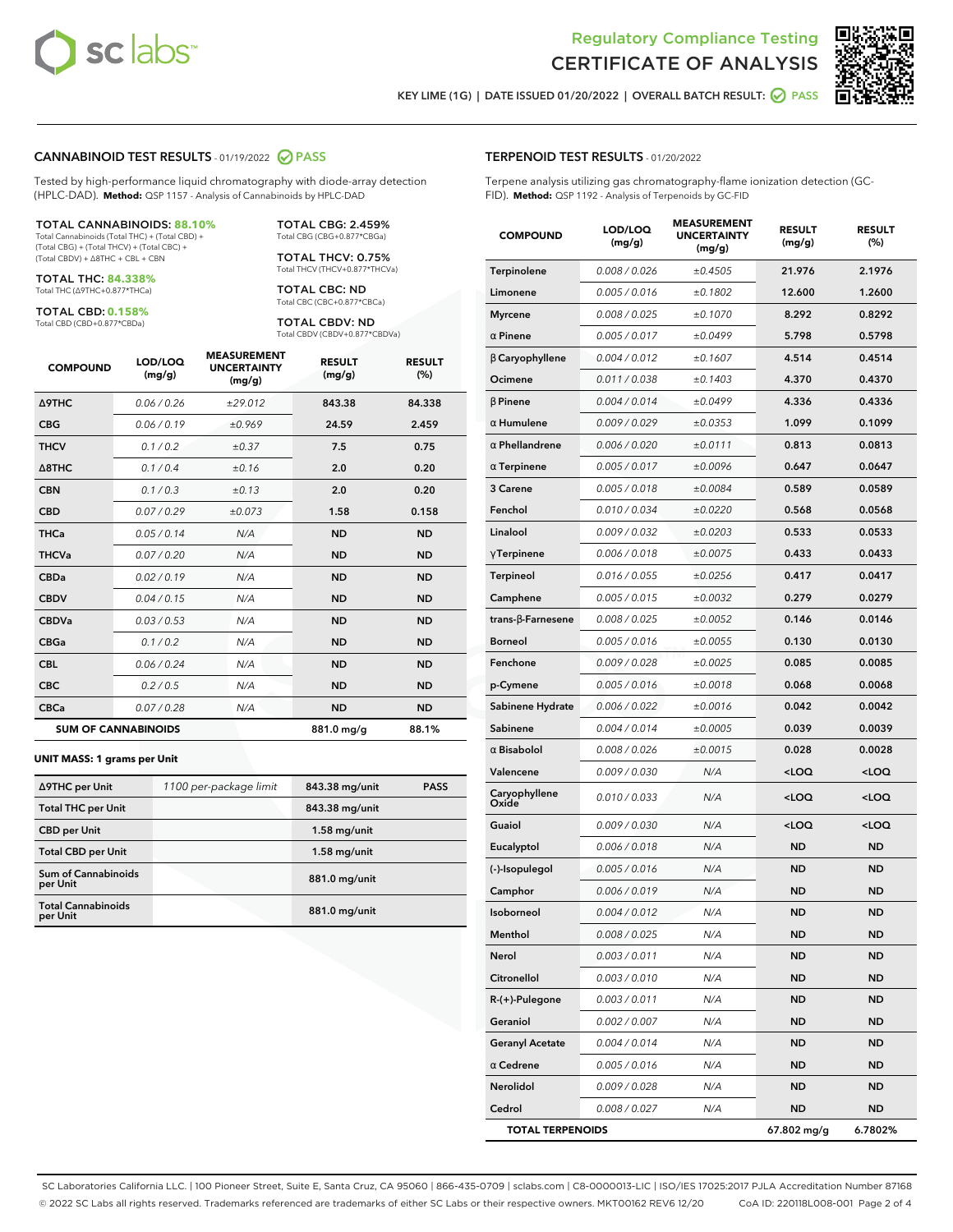



**KEY LIME (1G) | DATE ISSUED 01/20/2022 | OVERALL BATCH RESULT: PASS**

## **CATEGORY 1 PESTICIDE TEST RESULTS** - 01/19/2022 **PASS**

Pesticide and plant growth regulator analysis utilizing high-performance liquid chromatography-mass spectrometry (HPLC-MS) or gas chromatography-mass spectrometry (GC-MS). \*GC-MS utilized where indicated. **Method:** QSP 1212 - Analysis of Pesticides and Mycotoxins by LC-MS or QSP 1213 - Analysis of Pesticides by GC-MS

| <b>COMPOUND</b>             | LOD/LOQ<br>$(\mu g/g)$ | <b>ACTION</b><br><b>LIMIT</b><br>$(\mu g/g)$ | <b>MEASUREMENT</b><br><b>UNCERTAINTY</b><br>$(\mu g/g)$ | <b>RESULT</b><br>$(\mu g/g)$ | <b>RESULT</b> |
|-----------------------------|------------------------|----------------------------------------------|---------------------------------------------------------|------------------------------|---------------|
| Aldicarb                    | 0.03 / 0.08            | $\ge$ LOD                                    | N/A                                                     | <b>ND</b>                    | <b>PASS</b>   |
| Carbofuran                  | 0.02 / 0.05            | $\ge$ LOD                                    | N/A                                                     | <b>ND</b>                    | <b>PASS</b>   |
| Chlordane*                  | 0.03 / 0.08            | $\ge$ LOD                                    | N/A                                                     | <b>ND</b>                    | <b>PASS</b>   |
| Chlorfenapyr*               | 0.03/0.10              | $\ge$ LOD                                    | N/A                                                     | <b>ND</b>                    | <b>PASS</b>   |
| Chlorpyrifos                | 0.02 / 0.06            | $\ge$ LOD                                    | N/A                                                     | <b>ND</b>                    | <b>PASS</b>   |
| Coumaphos                   | 0.02 / 0.07            | $\ge$ LOD                                    | N/A                                                     | <b>ND</b>                    | <b>PASS</b>   |
| Daminozide                  | 0.02/0.07              | $\ge$ LOD                                    | N/A                                                     | <b>ND</b>                    | <b>PASS</b>   |
| <b>DDVP</b><br>(Dichlorvos) | 0.03/0.09              | $>$ LOD                                      | N/A                                                     | <b>ND</b>                    | <b>PASS</b>   |
| Dimethoate                  | 0.03 / 0.08            | $\ge$ LOD                                    | N/A                                                     | <b>ND</b>                    | <b>PASS</b>   |
| Ethoprop(hos)               | 0.03/0.10              | $>$ LOD                                      | N/A                                                     | <b>ND</b>                    | <b>PASS</b>   |
| Etofenprox                  | 0.02 / 0.06            | $\ge$ LOD                                    | N/A                                                     | <b>ND</b>                    | <b>PASS</b>   |
| Fenoxycarb                  | 0.03 / 0.08            | $\ge$ LOD                                    | N/A                                                     | <b>ND</b>                    | <b>PASS</b>   |
| Fipronil                    | 0.03/0.08              | $>$ LOD                                      | N/A                                                     | <b>ND</b>                    | <b>PASS</b>   |
| Imazalil                    | 0.02 / 0.06            | $\ge$ LOD                                    | N/A                                                     | <b>ND</b>                    | <b>PASS</b>   |
| <b>Methiocarb</b>           | 0.02 / 0.07            | $\ge$ LOD                                    | N/A                                                     | <b>ND</b>                    | <b>PASS</b>   |
| Methyl<br>parathion         | 0.03/0.10              | $\ge$ LOD                                    | N/A                                                     | <b>ND</b>                    | <b>PASS</b>   |
| <b>Mevinphos</b>            | 0.03/0.09              | $\ge$ LOD                                    | N/A                                                     | <b>ND</b>                    | <b>PASS</b>   |
| Paclobutrazol               | 0.02 / 0.05            | $\ge$ LOD                                    | N/A                                                     | <b>ND</b>                    | <b>PASS</b>   |
| Propoxur                    | 0.03/0.09              | $\ge$ LOD                                    | N/A                                                     | <b>ND</b>                    | <b>PASS</b>   |
| Spiroxamine                 | 0.03 / 0.08            | $\ge$ LOD                                    | N/A                                                     | <b>ND</b>                    | <b>PASS</b>   |
| Thiacloprid                 | 0.03/0.10              | $\ge$ LOD                                    | N/A                                                     | <b>ND</b>                    | <b>PASS</b>   |

#### **CATEGORY 2 PESTICIDE TEST RESULTS** - 01/19/2022 **PASS**

| <b>COMPOUND</b>          | LOD/LOO<br>$(\mu g/g)$ | <b>ACTION</b><br>LIMIT<br>$(\mu g/g)$ | <b>MEASUREMENT</b><br><b>UNCERTAINTY</b><br>$(\mu g/g)$ | <b>RESULT</b><br>$(\mu g/g)$ | <b>RESULT</b> |  |
|--------------------------|------------------------|---------------------------------------|---------------------------------------------------------|------------------------------|---------------|--|
| Abamectin                | 0.03/0.10              | 0.1                                   | N/A                                                     | <b>ND</b>                    | <b>PASS</b>   |  |
| Acephate                 | 0.02/0.07              | 0.1                                   | N/A                                                     | <b>ND</b>                    | <b>PASS</b>   |  |
| Acequinocyl              | 0.02/0.07              | 0.1                                   | N/A                                                     | <b>ND</b>                    | <b>PASS</b>   |  |
| Acetamiprid              | 0.02 / 0.05            | 0.1                                   | N/A                                                     | <b>ND</b>                    | <b>PASS</b>   |  |
| Azoxystrobin             | 0.02/0.07              | 0.1                                   | N/A                                                     | <b>ND</b>                    | <b>PASS</b>   |  |
| <b>Bifenazate</b>        | 0.01 / 0.04            | 0.1                                   | N/A                                                     | <b>ND</b>                    | <b>PASS</b>   |  |
| <b>Bifenthrin</b>        | 0.02 / 0.05            | 3                                     | N/A                                                     | <b>ND</b>                    | <b>PASS</b>   |  |
| <b>Boscalid</b>          | 0.03/0.09              | 0.1                                   | N/A                                                     | <b>ND</b>                    | <b>PASS</b>   |  |
| Captan                   | 0.19/0.57              | 0.7                                   | N/A                                                     | <b>ND</b>                    | <b>PASS</b>   |  |
| Carbaryl                 | 0.02/0.06              | 0.5                                   | N/A                                                     | <b>ND</b>                    | <b>PASS</b>   |  |
| Chlorantranilip-<br>role | 0.04/0.12              | 10                                    | N/A                                                     | <b>ND</b>                    | <b>PASS</b>   |  |
| Clofentezine             | 0.03/0.09              | 0.1                                   | N/A                                                     | <b>ND</b>                    | <b>PASS</b>   |  |

## **CATEGORY 2 PESTICIDE TEST RESULTS** - 01/19/2022 continued

| <b>COMPOUND</b>               | LOD/LOQ<br>(µg/g) | <b>ACTION</b><br><b>LIMIT</b><br>$(\mu g/g)$ | <b>MEASUREMENT</b><br><b>UNCERTAINTY</b><br>$(\mu g/g)$ | <b>RESULT</b><br>(µg/g) | <b>RESULT</b> |
|-------------------------------|-------------------|----------------------------------------------|---------------------------------------------------------|-------------------------|---------------|
| Cyfluthrin                    | 0.12 / 0.38       | $\overline{c}$                               | N/A                                                     | ND                      | <b>PASS</b>   |
| Cypermethrin                  | 0.11 / 0.32       | $\mathcal{I}$                                | N/A                                                     | ND                      | <b>PASS</b>   |
| <b>Diazinon</b>               | 0.02 / 0.05       | 0.1                                          | N/A                                                     | <b>ND</b>               | <b>PASS</b>   |
| Dimethomorph                  | 0.03 / 0.09       | 2                                            | N/A                                                     | ND                      | <b>PASS</b>   |
| Etoxazole                     | 0.02 / 0.06       | 0.1                                          | N/A                                                     | ND                      | <b>PASS</b>   |
| Fenhexamid                    | 0.03 / 0.09       | 0.1                                          | N/A                                                     | ND                      | <b>PASS</b>   |
| Fenpyroximate                 | 0.02 / 0.06       | 0.1                                          | N/A                                                     | <b>ND</b>               | <b>PASS</b>   |
| Flonicamid                    | 0.03 / 0.10       | 0.1                                          | N/A                                                     | ND                      | <b>PASS</b>   |
| Fludioxonil                   | 0.03 / 0.10       | 0.1                                          | N/A                                                     | ND                      | <b>PASS</b>   |
| Hexythiazox                   | 0.02 / 0.07       | 0.1                                          | N/A                                                     | ND                      | <b>PASS</b>   |
| Imidacloprid                  | 0.04 / 0.11       | 5                                            | N/A                                                     | ND                      | <b>PASS</b>   |
| Kresoxim-methyl               | 0.02 / 0.07       | 0.1                                          | N/A                                                     | ND                      | <b>PASS</b>   |
| Malathion                     | 0.03 / 0.09       | 0.5                                          | N/A                                                     | ND                      | <b>PASS</b>   |
| Metalaxyl                     | 0.02 / 0.07       | $\overline{c}$                               | N/A                                                     | ND                      | <b>PASS</b>   |
| Methomyl                      | 0.03 / 0.10       | $\mathbf{1}$                                 | N/A                                                     | ND                      | <b>PASS</b>   |
| Myclobutanil                  | 0.03 / 0.09       | 0.1                                          | N/A                                                     | <b>ND</b>               | <b>PASS</b>   |
| Naled                         | 0.02 / 0.07       | 0.1                                          | N/A                                                     | ND                      | <b>PASS</b>   |
| Oxamyl                        | 0.04 / 0.11       | 0.5                                          | N/A                                                     | ND                      | PASS          |
| Pentachloronitro-<br>benzene* | 0.03 / 0.09       | 0.1                                          | N/A                                                     | ND                      | <b>PASS</b>   |
| Permethrin                    | 0.04 / 0.12       | 0.5                                          | N/A                                                     | ND                      | <b>PASS</b>   |
| Phosmet                       | 0.03 / 0.10       | 0.1                                          | N/A                                                     | ND                      | <b>PASS</b>   |
| Piperonylbu-<br>toxide        | 0.02 / 0.07       | 3                                            | N/A                                                     | <b>ND</b>               | <b>PASS</b>   |
| Prallethrin                   | 0.03 / 0.08       | 0.1                                          | N/A                                                     | ND                      | <b>PASS</b>   |
| Propiconazole                 | 0.02 / 0.07       | 0.1                                          | N/A                                                     | <b>ND</b>               | <b>PASS</b>   |
| Pyrethrins                    | 0.04 / 0.12       | 0.5                                          | N/A                                                     | ND                      | <b>PASS</b>   |
| Pyridaben                     | 0.02 / 0.07       | 0.1                                          | N/A                                                     | <b>ND</b>               | <b>PASS</b>   |
| Spinetoram                    | 0.02 / 0.07       | 0.1                                          | N/A                                                     | ND                      | <b>PASS</b>   |
| Spinosad                      | 0.02 / 0.07       | 0.1                                          | N/A                                                     | ND                      | <b>PASS</b>   |
| Spiromesifen                  | 0.02 / 0.05       | 0.1                                          | N/A                                                     | <b>ND</b>               | <b>PASS</b>   |
| Spirotetramat                 | 0.02 / 0.06       | 0.1                                          | N/A                                                     | ND                      | <b>PASS</b>   |
| Tebuconazole                  | 0.02 / 0.07       | 0.1                                          | N/A                                                     | ND                      | <b>PASS</b>   |
| Thiamethoxam                  | 0.03 / 0.10       | 5                                            | N/A                                                     | <b>ND</b>               | <b>PASS</b>   |
| Trifloxystrobin               | 0.03 / 0.08       | 0.1                                          | N/A                                                     | <b>ND</b>               | <b>PASS</b>   |

SC Laboratories California LLC. | 100 Pioneer Street, Suite E, Santa Cruz, CA 95060 | 866-435-0709 | sclabs.com | C8-0000013-LIC | ISO/IES 17025:2017 PJLA Accreditation Number 87168 © 2022 SC Labs all rights reserved. Trademarks referenced are trademarks of either SC Labs or their respective owners. MKT00162 REV6 12/20 CoA ID: 220118L008-001 Page 3 of 4